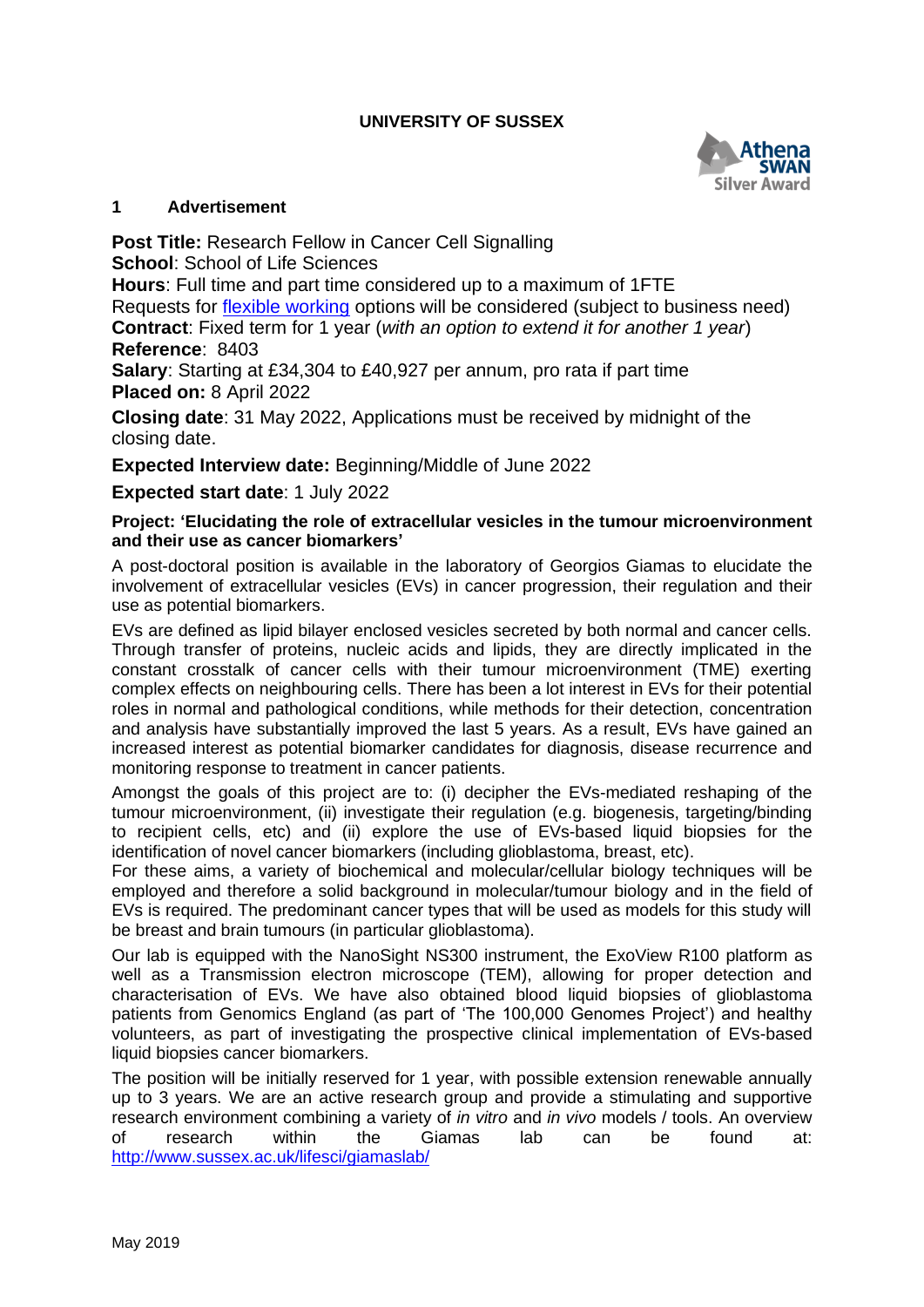The School of Life Sciences is at the forefront of research in the biological sciences in the UK, coming in the top 10 in the REF 2014.

# **Required qualifications for this position:**

- PhD in biochemistry, molecular/cellular biology or equivalent.
- A minimum of one first author publication in a reputable journal.
- Advanced skills in biochemistry, molecular/cellular and cancer biology.
- Commitment to work in a highly competitive field.
- Ability to independently drive a research project and analyse data.
- Fluent in written /spoken English and writing scientific reports/papers.

### **Informal enquiries to:** Prof Georgios Giamas

E-mail: [g.giamas@sussex.ac.uk;](mailto:g.giamas@sussex.ac.uk) Tel: +44 1273 873163.

*The University of Sussex values the diversity of its staff and students and we welcome applicants from all backgrounds*

The School is committed to equality and valuing diversity, and currently holds an Athena SWAN Silver Award. Applications are particularly welcomed from women and black and minority ethnic candidates, who are under-represented in academic posts in Science, Technology, Engineering, Medicine and Mathematics (STEMM) at Sussex. The School of Life Sciences welcomes applications to academic posts from candidates who wish to work part-time or as job-sharers.

The University offers various schemes to provide real benefits to parents, these can be found at [Family Friendly Policies](http://www.sussex.ac.uk/humanresources/personnel/familyfriendlypolicies)

*Applications should be accompanied by a full CV, a statement of research interests and aspirations (not more than 4 pages), and the names of three academic referees.*

## 2. **The School/Division**

The School of Life Sciences is the largest School in the University in terms of research activity with an annual research income of over £13m, and one of the largest in terms of student and staff population. The School has a teaching and research faculty of nearly 80, over 150 research fellows and technicians, and a small professional services team. Life Sciences have played a major role in the research and teaching of the University of Sussex since 1961. The original School of Biological Sciences (BIOLS), founded by John Maynard Smith FRS, trained some of the world's leading biologists and biomedical scientists, and was a beacon of innovation and creativity in its integrated approach to research and teaching.

The current School of Life Sciences was formed in 2009 when Professor Laurence Pearl FRS was appointed as founding Head of the new School. Under his leadership the School adopted a unified structure with no formal departments. Instead there are six research Subject Groups – Neuroscience; Evolution, Behaviour and Environment; Genome Damage and Stability; Biochemistry and Biomedicine; Chemistry and the Sussex Drug Discovery Centre. Each research subject group is chaired by a prominent scientist, who is responsible for research leadership in their subject. The School currently has six Fellows of the Royal Society (FRS) and seven Fellows of the Academy of Medical Sciences (FMedSci) on its Faculty.

Professor Sarah Guthrie was appointed Head of School in September 2017, and the School will continue to develop under her leadership. The University has committed to building a new teaching and research building, which will bring life scientists from all disciplines together. Planning for this building has been approved and will provide both academic and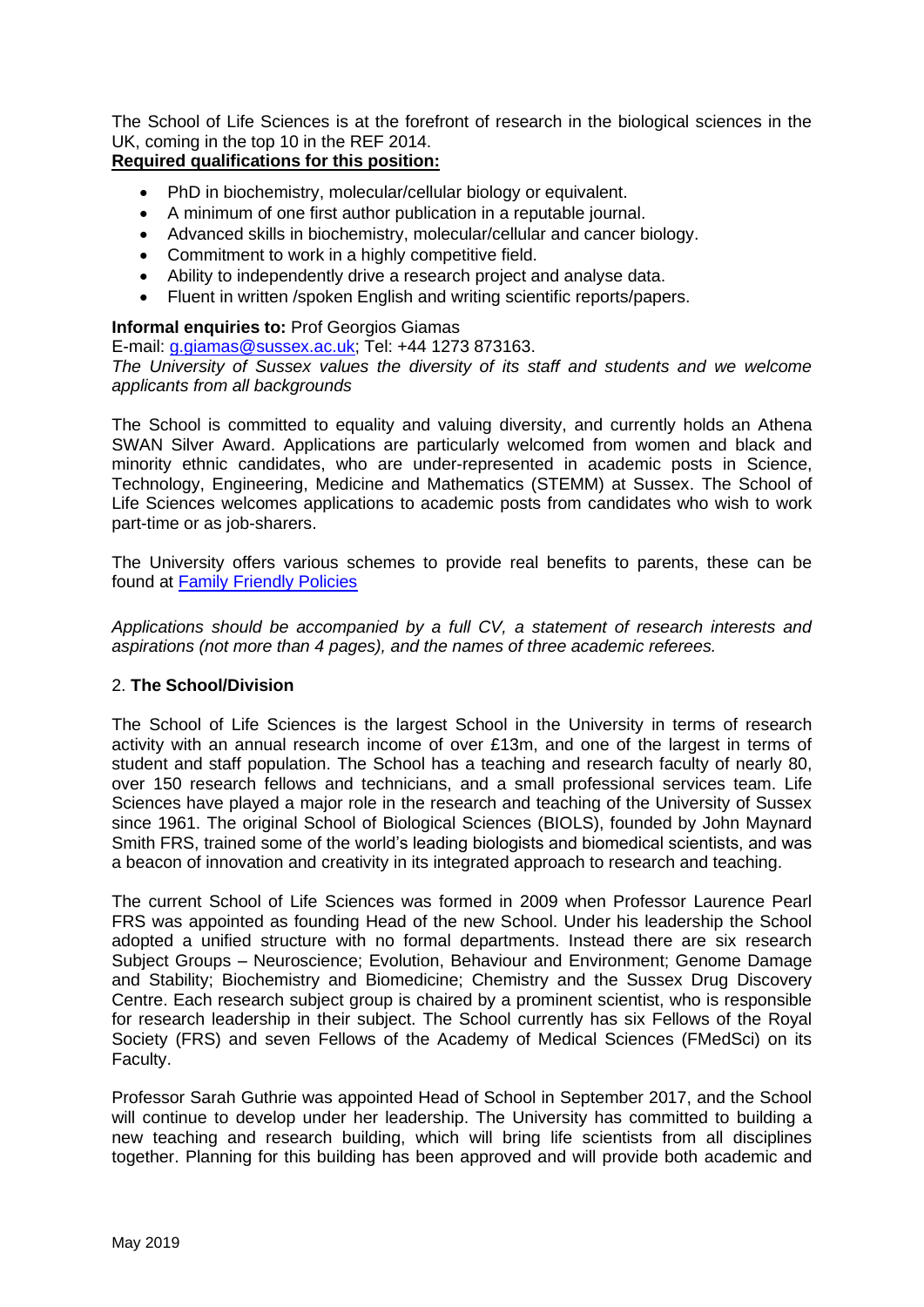social spaces to improve the culture and interaction in the School. The building is scheduled for delivery in circa 2021.

The School admits nearly 600 undergraduates each year on to a range of BSc and MSci degrees, with around 75 students on post-graduate taught degrees in Genetic Manipulation and Cell Biology, Cancer Cell Biology and Neuroscience. Taught programmes are firmly based on our research excellence, and offer students substantial opportunities for personal research experience along with conventional lecture, seminar and tutorial teaching. We offer 3-year BSc and 4-year integrated Masters degrees (MSci) in Biochemistry, Biomedical Science, Biology, Ecology, Genetics, Neurosciences, and Zoology, and Royal Society of Chemistry accrediated BSc and MChem degrees in Chemistry and Chemistry and Drug Design. We also offer a Foundation Year in Biological Sciences which is ideally suited for students whose A-level (or equivalent) qualifications don't meet the requirements for direct entry on to our BSc/Masters degrees. The first intake on the MPharm was in October 2016.

We have a large and vigorous post graduate research community with over 170 PhD students undertaking cutting-edge research across all our areas of interest. As well as standard PhD programmes in all the Subject Groups, we also offer a highly interdisciplinary 4-year Neurosciences PhD incorporating a first year with laboratory rotations, run in partnership with the Schools of Psychology and Engineering and Informatics, and the Brighton and Sussex Medical School.

In the REF2014 more than 96% of the School's research was rated as 'world leading', 'internationally excellent', or 'internationally recognised'. Our Biological Sciences research in particular was ranked 10th in the UK overall, and 8th on quality of our research outputs – putting us comfortably above the majority of Russell Group institutions.

The University of Sussex is a medium sized research intensive University based on a single campus in Falmer, just outside Brighton in East Sussex. The University has ambitious plans to develop its teaching and research; for example, to move from a taught student population of c13,000 to one of c18,000 by 2018.

### **4. Job Description and Person Specification**

| <b>Job Title:</b>        | <b>Postdoctoral Researcher</b>                                                                                                                                                                                                                               |
|--------------------------|--------------------------------------------------------------------------------------------------------------------------------------------------------------------------------------------------------------------------------------------------------------|
| Grade:                   | Research Fellow I, Grade 7                                                                                                                                                                                                                                   |
| School:                  | <b>Life Sciences</b>                                                                                                                                                                                                                                         |
| <b>Location:</b>         | Life Sciences; JMS building                                                                                                                                                                                                                                  |
| <b>Responsible to:</b>   | Principal Investigator through to Head of School                                                                                                                                                                                                             |
| Direct reports:          | n/a                                                                                                                                                                                                                                                          |
| Key contacts:            | Members of research group, members of faculty within<br>the School and University.                                                                                                                                                                           |
| <b>Role description:</b> | Research Fellow I is an early career-grade research<br>position. Post-holders will be expected to contribute to<br>the work of the research team, and also to develop<br>their research skills with<br>support from<br>more<br>experienced members of staff. |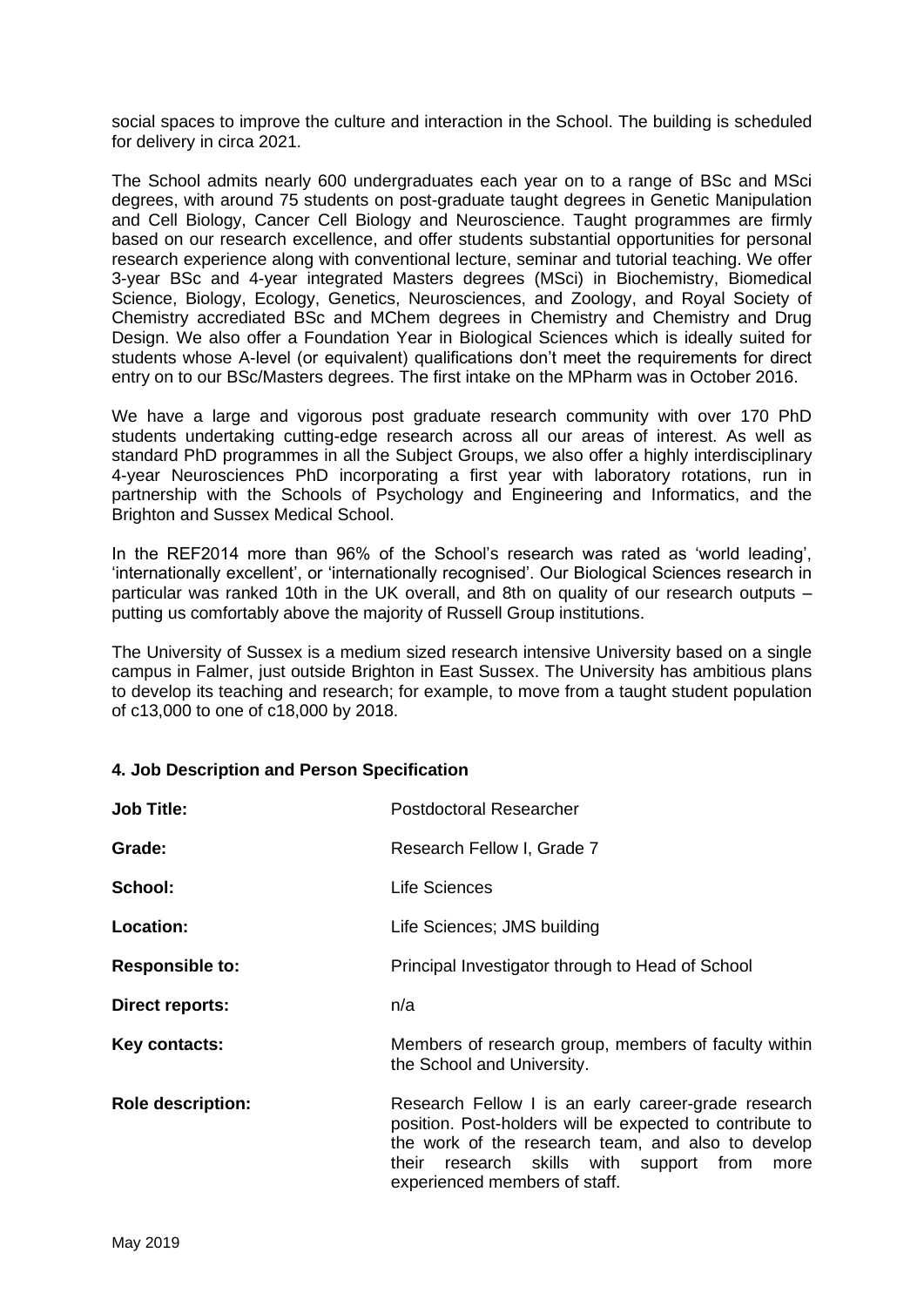## **PRINCIPAL ACCOUNTABILITIES**

- 1. To engage in individual and/or collaborative research activity resulting in high-quality publications; and to develop research funding and knowledge exchange income individually or in collaboration with others, as appropriate, depending on the size and scope of the bid.
- 2. To contribute to School teaching activities.

## **KEY RESPONSIBILITIES**

## **1. Research, Scholarship & Enterprise**

- 1.1 Develop research objectives and proposals for own or joint research, at acceptable levels, with assistance if required.
- 1.2 Conduct research projects individually and in collaboration with others.
- 1.3 Analyse and interpret research findings and draw conclusions on the outcomes.
- 1.4 Produce high-quality research outputs for publication in monographs or recognised highquality journals, or performance/exhibition, as appropriate, and contribute to the School's REF submission at acceptable levels of volume and academic excellence.
- 1.5 Contribute to the preparation of proposals and applications to external bodies, for example for funding purposes.
- 1.6 Individually or with colleagues, explore opportunities for enterprise activity, knowledge exchange income and/or consultancy, where permissible.
- 1.7 Build internal contacts and participate in internal networks and relevant external networks in order to form relationships and collaborations.
- 1.8 Continually update knowledge and understanding in field or specialism, and engage in continuous professional development.

# **2. Teaching & Student Support**

- 2.1 Undertake teaching duties, if required.
- 2.2 Assist in the assessment of student knowledge and supervision of student projects if required.
- 2.3 Assist in the development of student research skills, for example as part of a postgraduate supervision team.

## **3. Contribution to School & University**

3.1 Attend and contribute to relevant School and project meetings.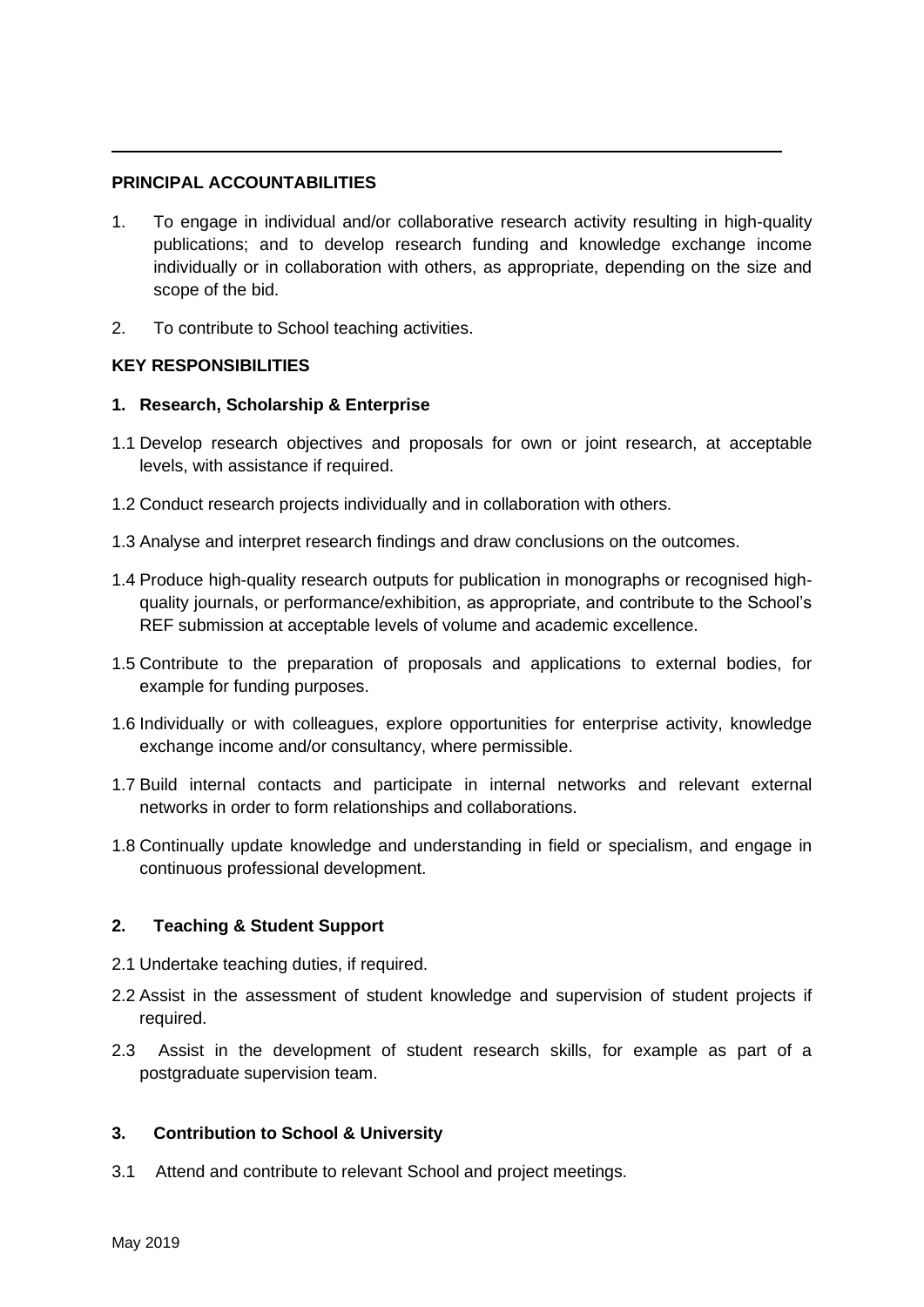3.2 Undertake additional duties, as required by the Principal Investigator and/or Head of School.

### **4. Role-specific duties**

- 4.1 To identify, develop and apply techniques to pursue the research objectives
- 4.2 Keeping up with relevant scientific literature
- 4.3 Keeping accurate and complete records of lab work
- 4.4 To present scientific work at seminars within the Laboratory and at external meetings
- 4.5 To contribute to lab-wide discussions on developments within the field

4.6 Progression of specific project to level appropriate for publication in a timely manner, and interfacing with supervisor on regular basis to discuss results and project progression/direction

4.7 To assist in the training of PhD students and other members of the laboratory where necessary.

This Job Description sets out current duties of the post that may vary from time to time without changing the general character of the post or level of responsibility entailed.

### **INDICATIVE PERFORMANCE CRITERIA**

- A PhD or equivalent scholarly or relevant professional activity
- Pursuing a line of independent research within a research group.
- Publishing research (either from a recently completed PhD or new original research).
- Other forms of externally recognised professional practice of creative output of a standing equivalent to regular publication of original research.
- **E** Initiating, developing or participating in links between the University and external bodies such as business and industry, the professions, community organisations and policymakers.
- Evidence of successful engagement in teaching or supervision.

## **5. PERSON SPECIFICATION**

### **ESSENTIAL CRITERIA**

- 1. Normally educated to doctoral level, or other equivalent qualification, or appropriate level of experience, as appropriate to the discipline (see role-specific criteria below).
- 2. Evidence of engagement in high-quality research activity.
- 3. Excellent presentation skills, with the ability to communicate effectively, both orally and in writing, with students, colleagues and external audiences.
- 4. Ability to work individually on own initiative and without close supervision, and as part of a team.
- 5. Ability to exercise a degree of innovation and creative problem-solving.
- 6. Excellent organisational and administrative skills.